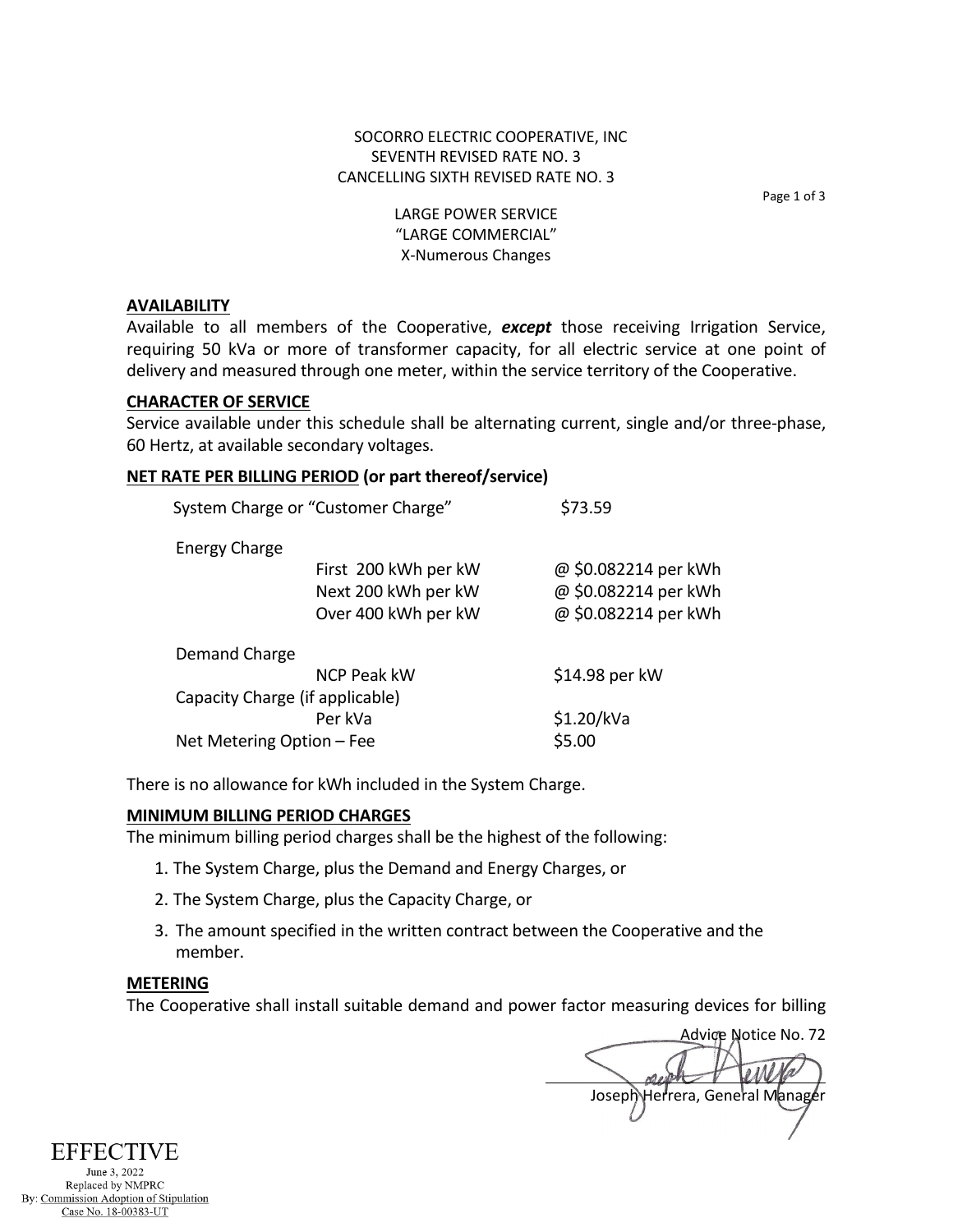Page 2 of 3

LARGE POWER SERVICE "LARGE COMMERCIAL" X-Numerous Changes

under this schedule.

# **DETERMINATION OF BILLING DEMAND AND CONSUMPTION**

The Non-Coincident Peak (NCP) kilowatt (kW) billing period demand, shall be the maximum kW demand recorded for any rolling fifteen (15) minute period, but in no event shall it be less than the contracted minimum kW demand.

Where highly fluctuating or intermittent loads, such as welding machines, electric furnaces, hoists, elevators, or the like, are in operation by the member, which may prove impractical in properly determining the NCP kW billing demand, the Cooperative reserves the right to determine the NCP kW billing demand by increasing the 15-minute measured maximum demand by an amount equal to 65% of the nameplate rated kVA capacity of the fluctuating equipment in operation by the member.

# **POWER FACTOR ADJUSTMENT**

The member agrees to maintain unity power factor as nearly as practicable. Demand charges will be adjusted to correct for average power factors lower than 95%. Such adjustments will be made by increasing the measured demand proportionally to the amount by which the average power factor is less than 95%.

# **ADDITIONAL CHARGES**

Additional charges may be established in accordance with applicable Line and Service Extension Rules or by special contract between the member and the Cooperative.

# **RENEWABLE ENERGY AND CONSERVATION FEE**

The Cooperative shall assess and collect a Renewable Energy and Conservation Fee of 1%. This fee when collected shall be deposited into a fund with the sole purpose of acquiring renewable energy or providing energy conservation programs in accordance with 17.9.572.23.G NMAC.

# **DEBT COST ADJUSTMENT ("DCA FACTOR")**

The Cooperative shall flow through to the members such increases or decreases in debt cost in accordance with 17.9.540.16 NMAC.

# **FUEL AND PURCHASED POWER COST ADJUSTMENT ("PCA FACTOR")**

The Cooperative shall flow through to the users such increases or decreases in fuel and purchased power cost in accordance with 17.9.550.12 NMAC.

Advice Notice No. 72 Joseph Herrera, General Manager



Replaced by NMPRC By: Commission Adoption of Stipulation Case No. 18-00383-UT